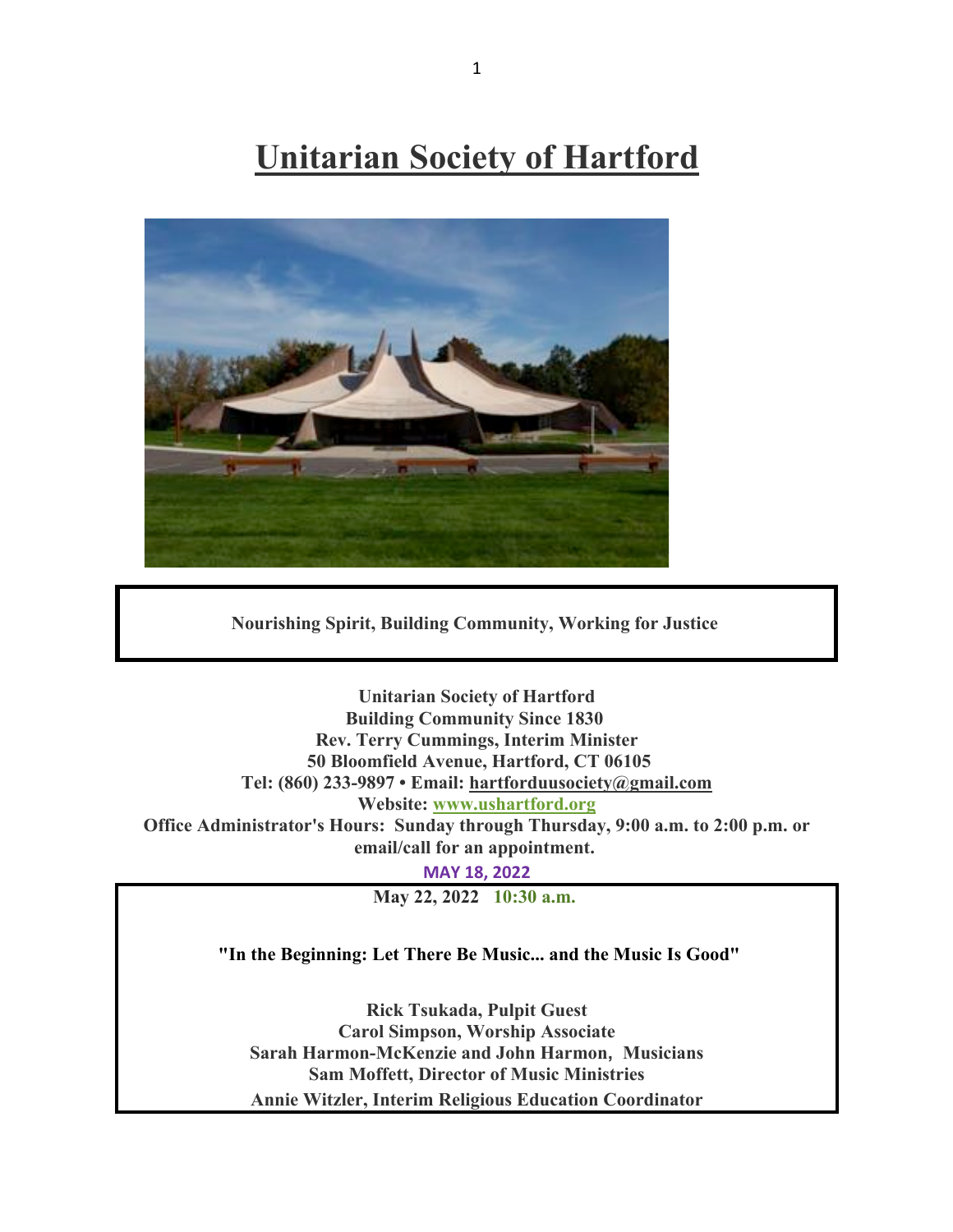**Buffie, Zoom & Coffee Hour Hostess Ginny Hedrick & Larry Lunden, Ushers Sue Smolski, Greeter Annie Witzler, Welcome Table**

**Chancel Art by Susan Hope**

**10:30 a.m. Hybrid Worship Service Join us in ZOOM HERE.**

**Closed captions are available. Meeting ID: 931 0388 7934 Passcode: 128493**

**11:30 a.m. – Annual Meeting with lunch will be immediately following services both in person and ZOOM**

**You can also watch the Sunday service at https://vimeo.com/unitariansocietyhartford or on the USH Facebook page.**

*Notice of USH Annual Meeting*

## **Unitarian Society of Hartford**

Annual Meeting – May 22, 2022, 11:00am In Person and via Zoom

#### AGENDA

\*\*\*\*\*\*\*\*\*\*\*

**Introduction** Eve Pech, President-Elect

Opening Words, Greeting, and Update on Personnel Robert Spector, President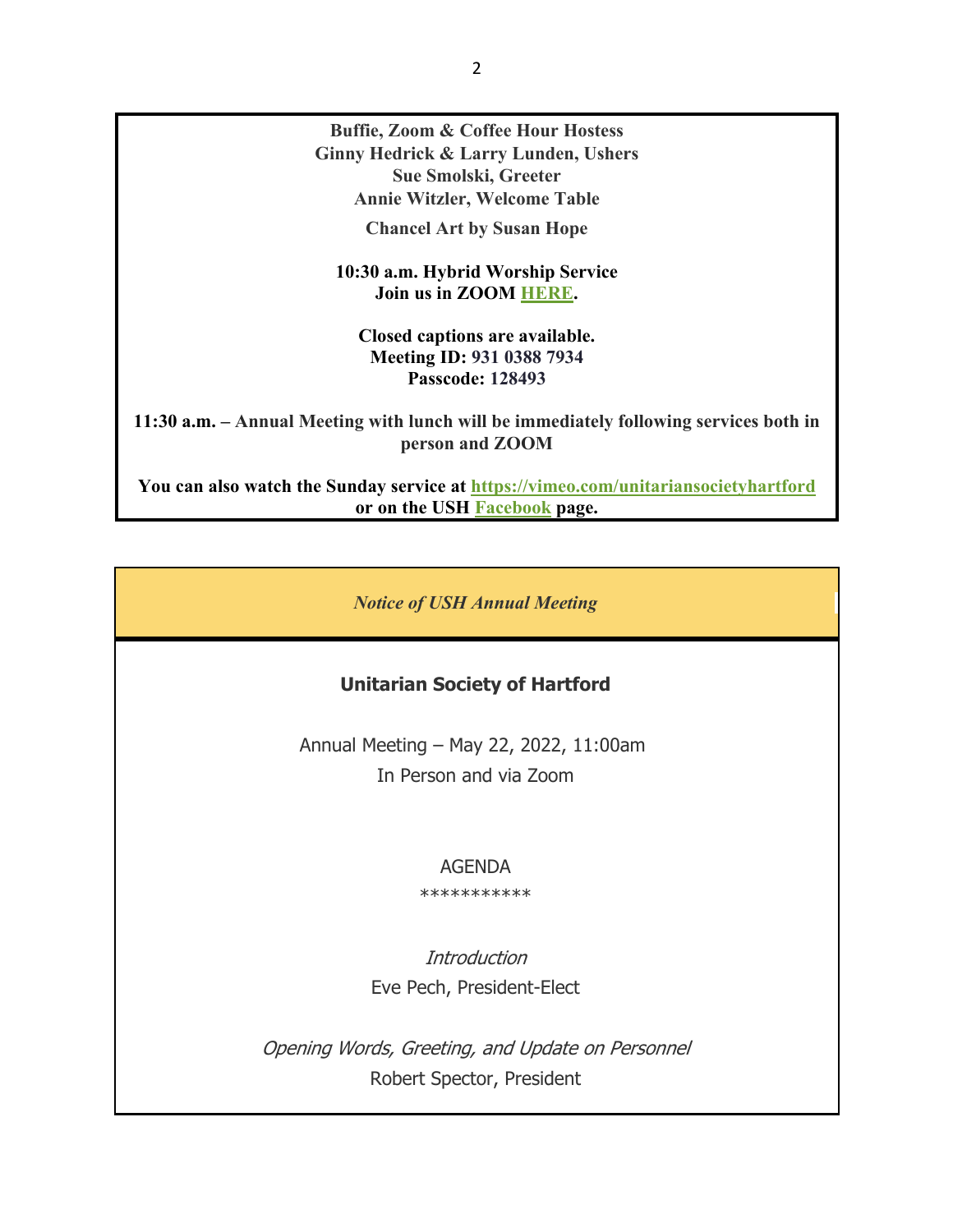Report from our Secretary, Approval of Last Year's Minutes Sarah Harmon McKenzie, Secretary

> Our Summer Schedule of Services Sue Smolski, Worship Associate Coordinator

Highlights from 2021-22 David Newton, Buildings and Grounds Jon Covault, Chair of the Council on Administration Laura Cipriano, Communications

Good Neighbor Offering Dana Donovan, Chair of the Council on Social Justice

> Volunteer Recognition Awards Robert Spector, President

Stewardship and Our Budget Joe Rubin, Stewardship Chair and Bob Hewey, Treasurer

> Voting on our new slate of Board Members **Congregation**

Eve Pech – President Dana Donovan – President Elect Jon Covault – Treasurer Christina Davies – Chair of the Council on Community Within Judy Sullivan – Chair of the Council on Social Justice Paul Cipriano – Chair of the Council on Administration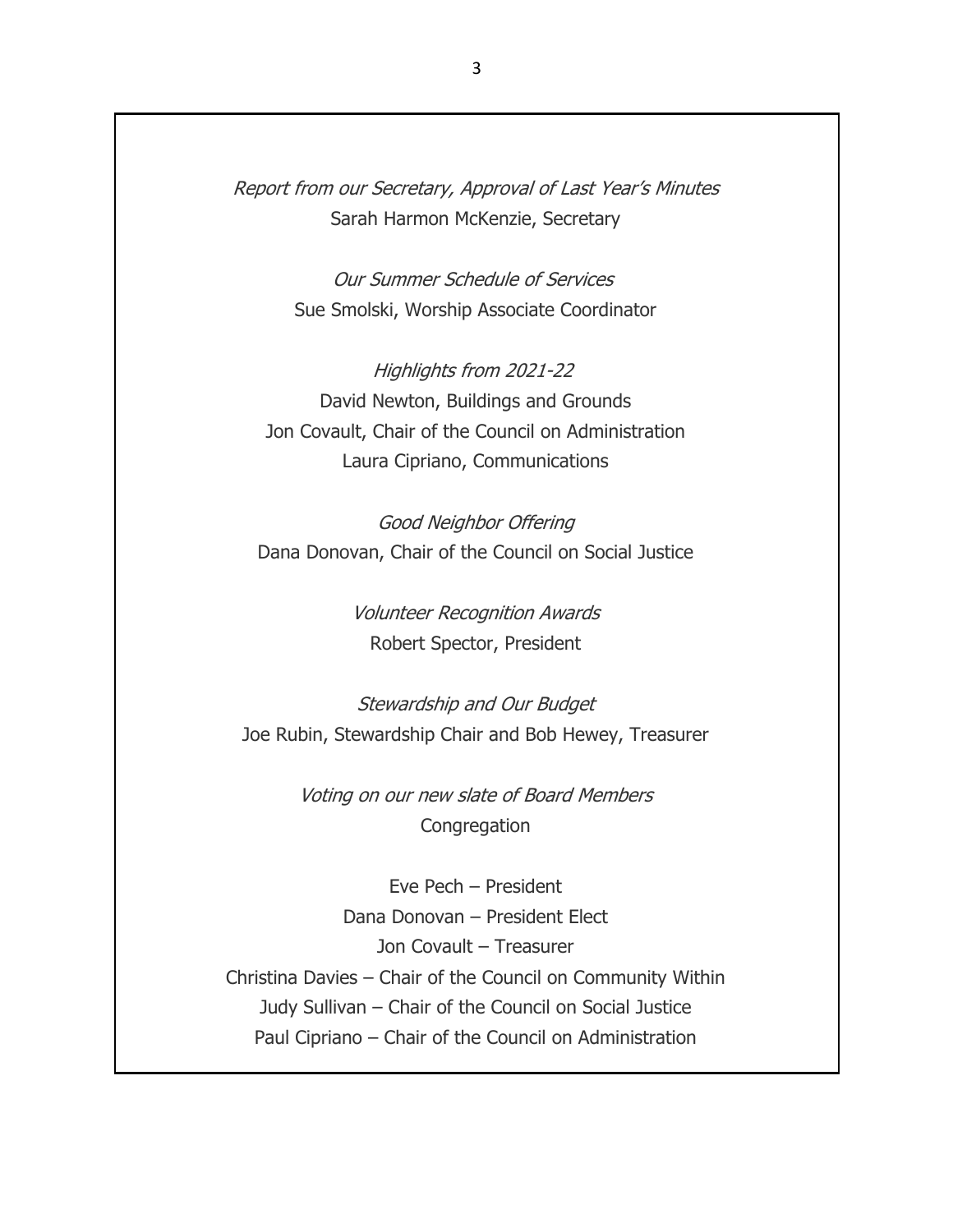#### *President's Update*

\_\_\_\_\_\_\_\_\_\_\_\_\_\_\_\_\_\_\_\_\_\_\_\_\_\_\_\_\_\_\_

I would like to provide you with an update regarding the confidential personnel matter that the Board has been addressing for the past several weeks. The Board received a written report from the Fact-Finding Team on Thursday, May 12, 2022. The report contained factual findings and recommendations and represented the diligent and incredibly hard work of some dedicated members of this congregation. The Board has met twice in Executive Session on May 12, 2022 and May 17, 2022 and has unanimously agreed on a way forward. The Board has also received helpful guidance through several meetings with members of the UUA. Though we cannot share the details of the confidential report, we do hope to bring this personnel matter to a conclusion in the very near future.

**~ Rob Spector, President**

# Annual Meeting Lunch Menu

(Provided by The Little Oak Café in Canton, CT)

Green salad, tomatoes, cucumbers, onion, with balsamic dressing (Gluten Free)

Chicken and quinoa salad, hummus, and pickled onion (Gluten Free)

Tray of quinoa salad, hummus, chopped tomato, and mixed greens (Vegan)

Potato salad, chopped eggs, mayo, and celery (Gluten Free)

4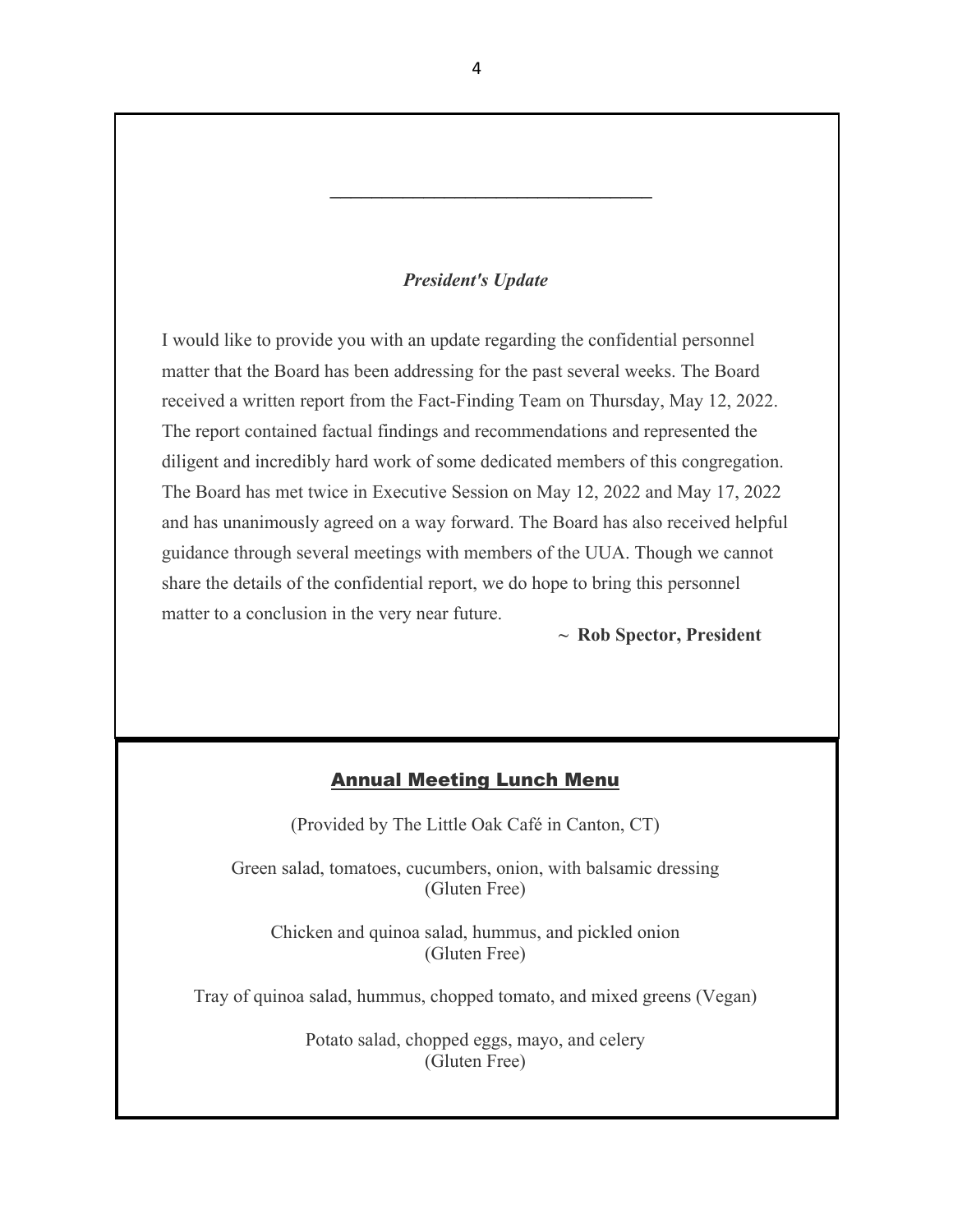Pasta salad, basil pesto (No nuts; vegetarian)

Vegetable lasagna with roasted red peppers (Vegetarian)

Penne a' la vodka with chicken

Dinner rolls with soft butter

**And sweets for dessert provided by Janice Newton, Evan Williams, and maybe some others**

#### *Sharing "The Shared Ministry of Listening"*

Last Sunday's sermon was written by

member Rev Dr Jan Carlson-Bull. A number of in-person and online worshippers have asked for copies. It is my pleasure to announce that "The Shared Ministry of Listening" is available to be shared. It will reside in the sermon section of our website and is available by clicking **here**. Read it, reread it, and be open to it's many messages.

> In gratitude and hope, Sue Smolski Worship Associate Coordinator

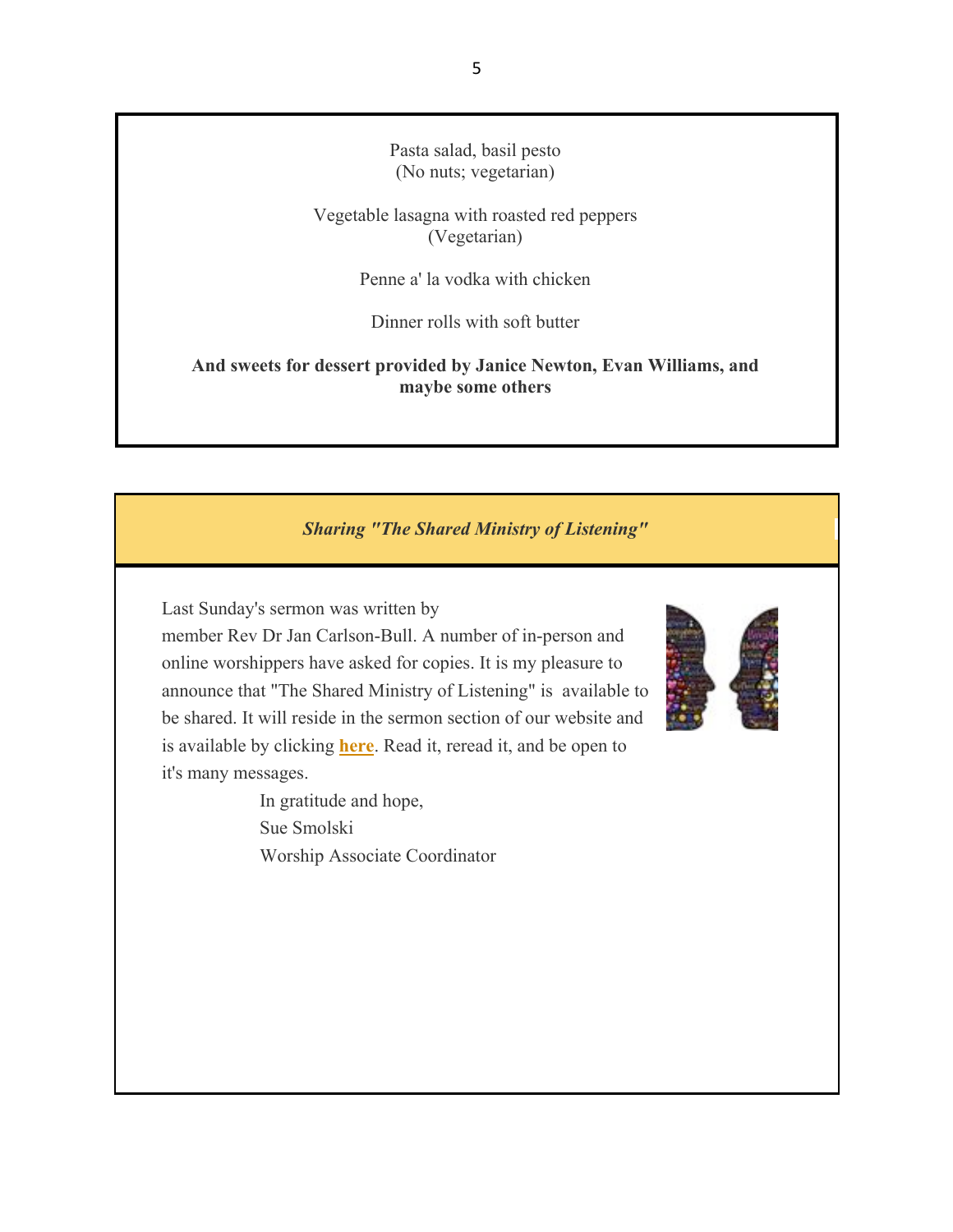#### *USH Community*



**Soup Summary Stats** *from John Bengtson's Facebook musings, with permission*

Last soup week of the season; we were caught up in the mix. Another 12 gallons delivered to 2 different soup kitchens. Church St Eats alone has 24 gallons of our soup in their freezer, which should last until we resume in September. This year we made 108 gallons total. That's alotta meals on the

streets of Hartford. I am going to print a bunch of pics to put on the bulletin boards of the youth room. I want them to be proud. They should be. They are awesome kids, like most of the kids I've seen come through this youth group since 2006.

One of them is about to build a pedestrian bridge for his Eagle Scout project. I told him I wished I had done that when I was his age, but I quit scouts after earning Star. I gave him some pointers about building proper railings. I think he's gonna ace this bridge like he mastered the art of onion chopping. He fillets them like a Hibachi chef would. I haven't missed a soup Sunday myself since 2008. I hope I can continue this streak next season. Sometimes it's 12 kids, sometimes 3, but always interesting. I hope I have an assistant next year, it's actually alotta work also in many ways, much easier with 2 adults. One of the awesome moms helped today. This ongoing USH youth group has been a blessing in so many ways.

Keep the faith. Love is real.

#### *And more poetry from Mother's Day...*

There wasn't space enough last week for full presentation of our poets-in-residence ... this week, we have two more very different reflections, one each from Bev Spence and Heidi McCloskey (writing as H. Victoria Morgan). You can find these, and poetry from last week, at our website **here**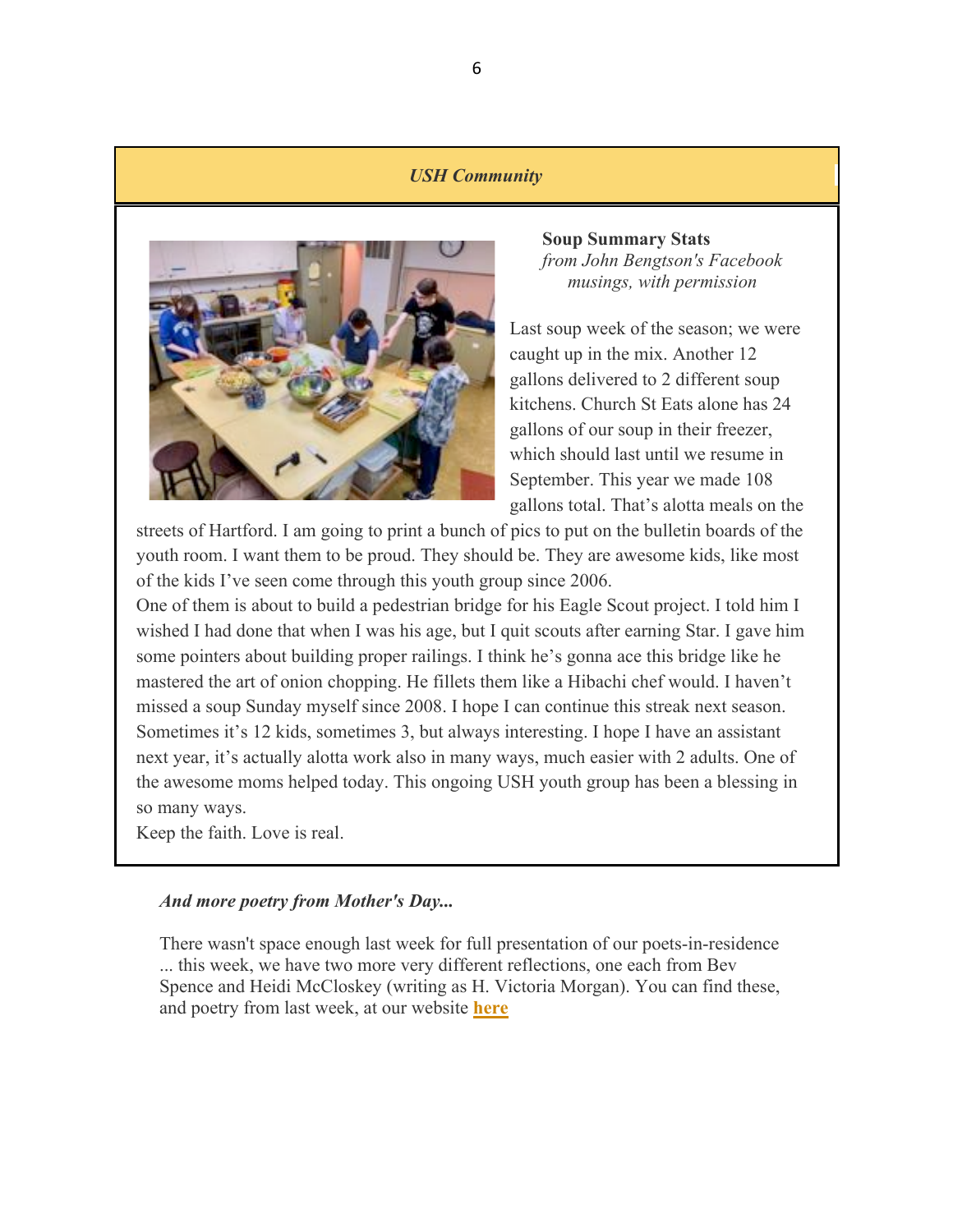#### **Grief**

I cry; I cry; I cry. I cry for the mother who was.

I cry; I cry; I cry. I cry for the mother who wasn't.

H. Victoria Morgan

#### BOY SCOUT JAMBOREE

I go to the Boy Scout Jamboree because my two sons like scouting. I want to be supportive, and each troop has a booth to earn money.

I stop at one that says "Fortunes 25 Cents." I sit down in front of a second-grade boy wearing a poster board magician's hat, an upside down fishbowl as his crystal ball.

I hand him my quarter and ask him to tell me my fortune please. He looks into his fishbowl crystal ball, then looks up at me and says:

You will be dead within a year.

I say to myself, Too bad for the Boy Scouts. They won't get any more of my money.

And for a full year I'm very careful.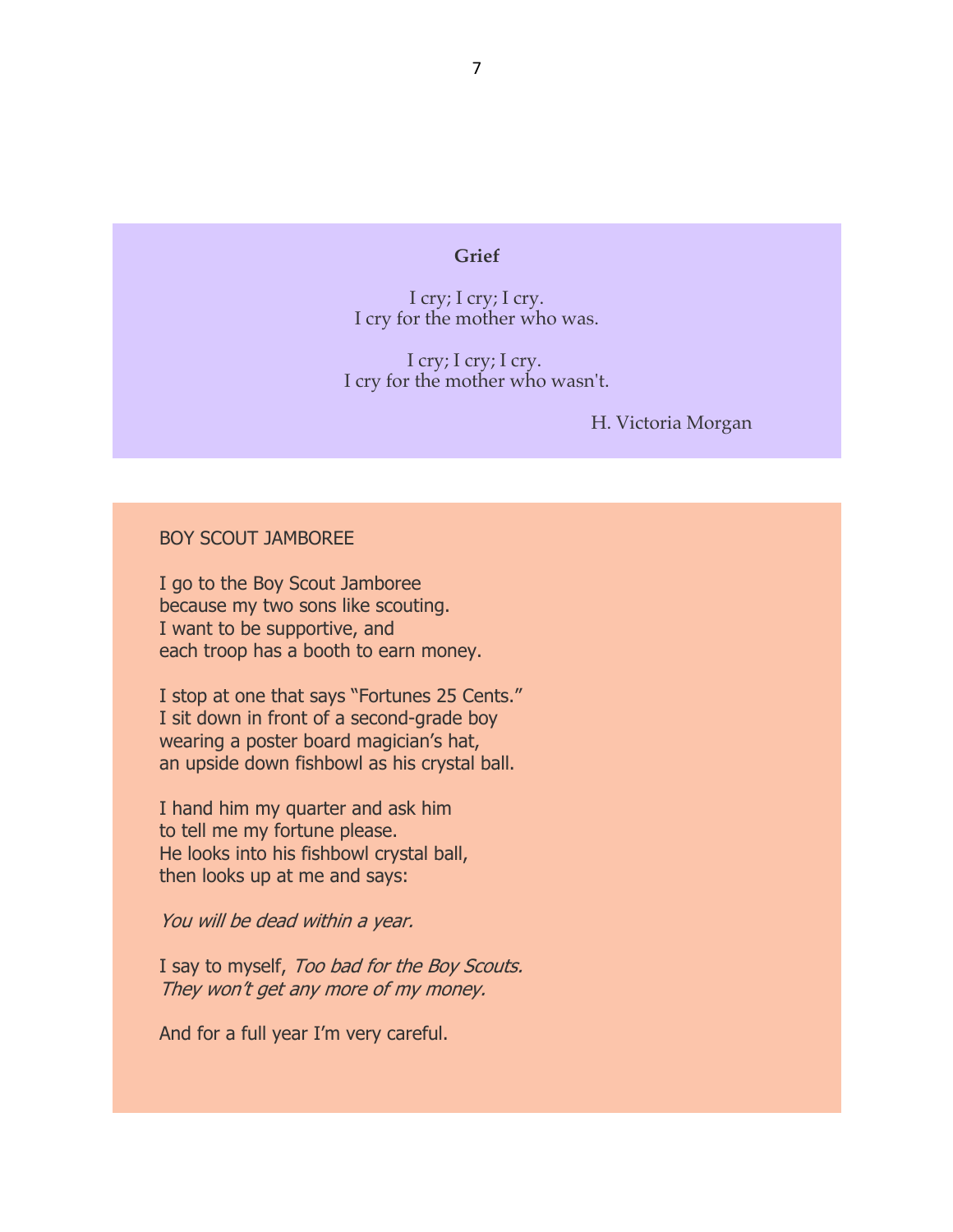

*Social Justice*

**A Look Into our Social Justice Activities** *by Dana Donovan and Joanne Orlando*

The Social Justice Council has been a part of The Unitarian Society of Hartford for many years. At one time it was known as the Social Activities Council. The Social Justice Council strives to reflect the 6th principle of Unitarian Universalism: *The goal of a world community with peace, liberty, and justice for all.*

This Council is made up of several sub-councils, reflecting a wide range of efforts to effect social change and improvement. These sub-councils include: The Village for Families and Children, The Noah Webster Partnership which is a tutoring program with Noah Webster school, Food Pantry donations, relations with the Upper Albany NRZ (Neighborhood Revitalization Zone), Race Matters programs and activities, Refugee Resettlement programs, Knox Inc. (the community gardens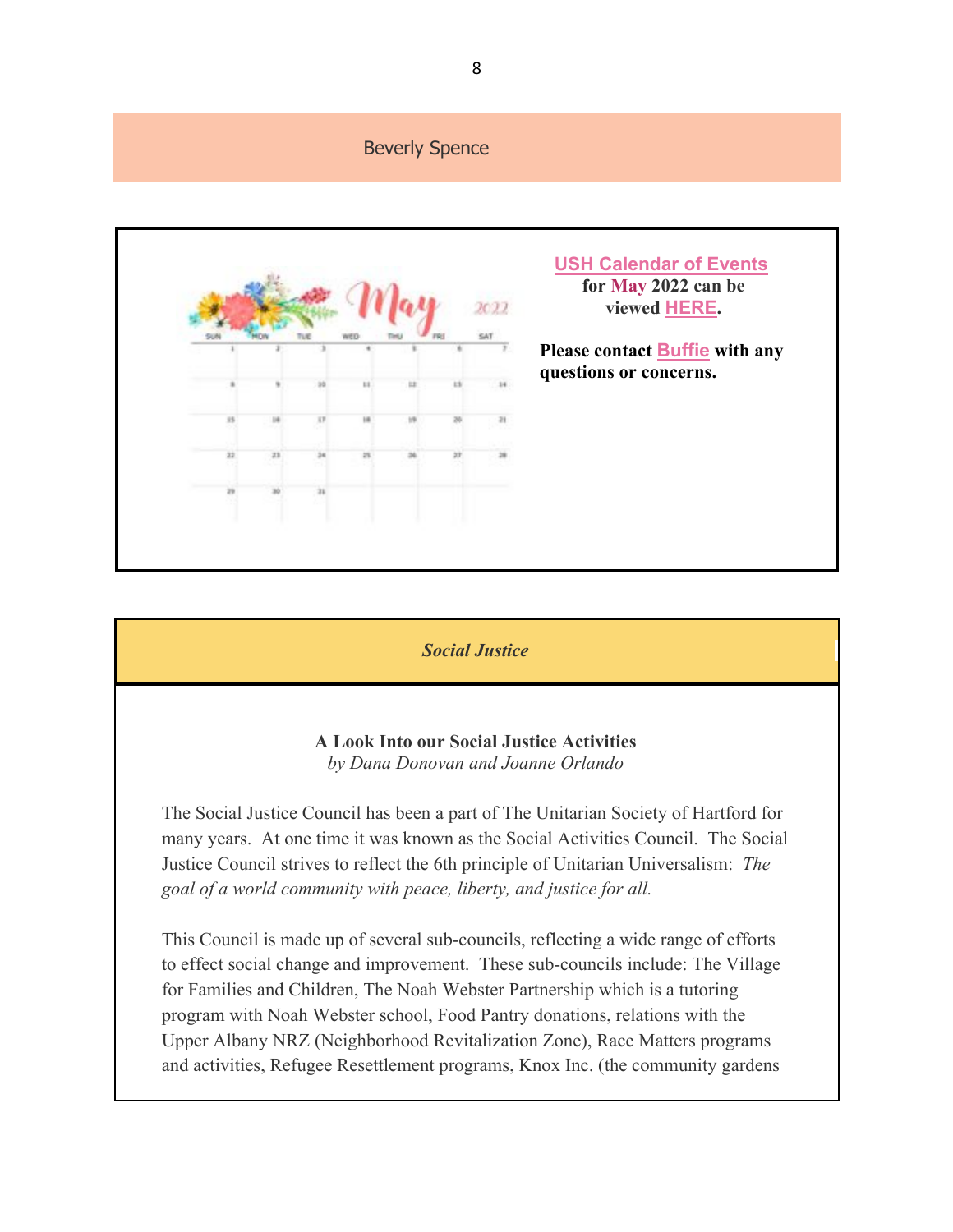and improvement programs), GHIAA (The Greater Hartford Interfaith Action Alliance), Green Sanctuary dealing with climate change and sustainability etc., and the EqUUal Access Program which seeks to improve accessibility and inclusion for persons with disabilities.

Perhaps the best known of the SJ activities is The Good Neighbor Offering (GNO). The GNO is a monthly donation from USH to a specific charity. Historically, there have been a number of ways to choose the recipients of the GNO. For the last year the Social Justice Council has been nominating organizations that reflect our commitment to Greater Hartford and pressing global needs in Ukraine. It is the belief of the current Social Justice Council that the entire congregation should be involved in the selection of the GNO recipients. At this year's annual congregational meeting we will present an opportunity for congregants to be involved in the GNO selection process. We also will present a new way of donating to GNOs.

For several years now, The GNO funds donated during the months of July and August have been contributed to the Village for Families and Children Uniform Fundraiser. As the Village is our closest neighbor and we want to support the vital work that they do, The SJ Council recommends that we continue this annual collection each summer.

Please continue to donate to our Good Neighbor Offerings. You can donate in person via the offering plate during service, or you can mail a check to USH at 50 Bloomfield Ave., Hartford, CT 06105. Please write GNO or the name of the organization in the memo line. You can also donate online at the USH website: On our home page, click on Give Online. On the next page click on USH Online Giving Portal. On that page you will see the button for the Good Neighbor Offering. When filling out your donation please include the name of the organization that you want your donation applied to (i.e. The Village). That can be typed in the box marked Give To.

Anyone is welcome to attend the Social Justice Council's monthly meeting held on the 3rd Tuesday of every month. We gladly welcome anyone interested in any aspect of social justice.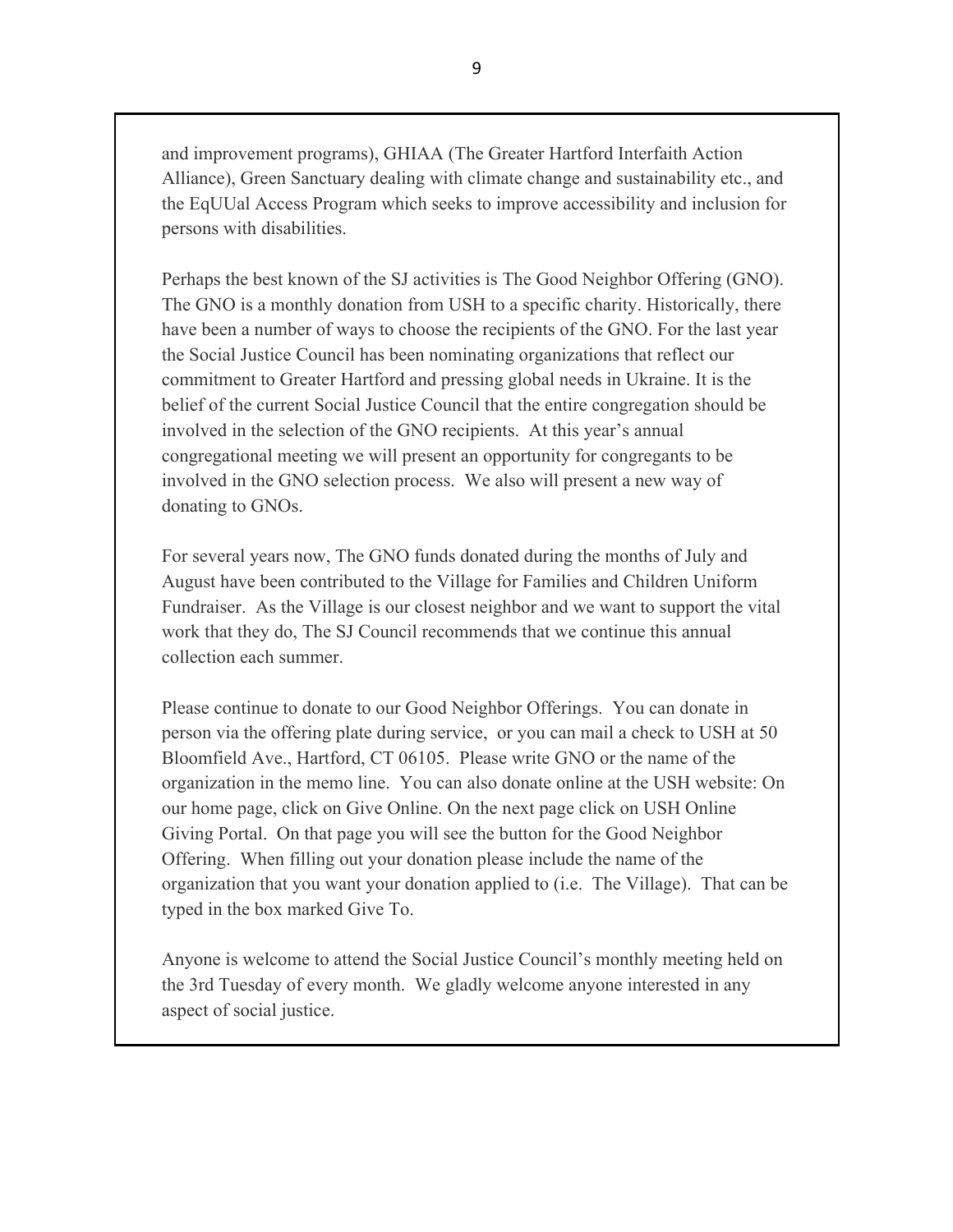## **OUR GOOD NEIGHBORS**

USH'S Good Neighbor Offering in May will be donated to the Hartford chapter of PFLAG — a support group for parents, families, friends, and allies united with LGBTQ+ people for support, education and advocacy. Monthly meetings in Harford are held on the third Wednesday, and in Manchester they're held on the first Tuesday of the month.



"Through support, education, and advocacy, PFLAG Hartford works to make make our community a healthier, more well-informed, safer, fairer, and happier place for LGBTQ+ people, their families, and their loved ones." You can learn more about PFLAG Hartford on Facebook.

On Sunday, May 29th, Lindsey Pasqual will join us, representing PFLAG, and will give a brief overview of their work. Since May 29th is Memorial weekend, it is possible that there will be a small turnout for service. For that reason we will be collecting for the GNO both on May 22 and May 29... half the proceeds from the collection on each Sunday will be donated to PFLAG and the other half will go to USH. As always, you can designate the total amount of your check or online donation for your pledge here, or to the Good Neighbor Offering as you choose... simply write "pledge" or "PFLAG" in the memo line to indicate your preferred destination. Undesignated offerings will be split evenly between the two recipients. Please be a generous as you are able to support this valuable and worthy cause.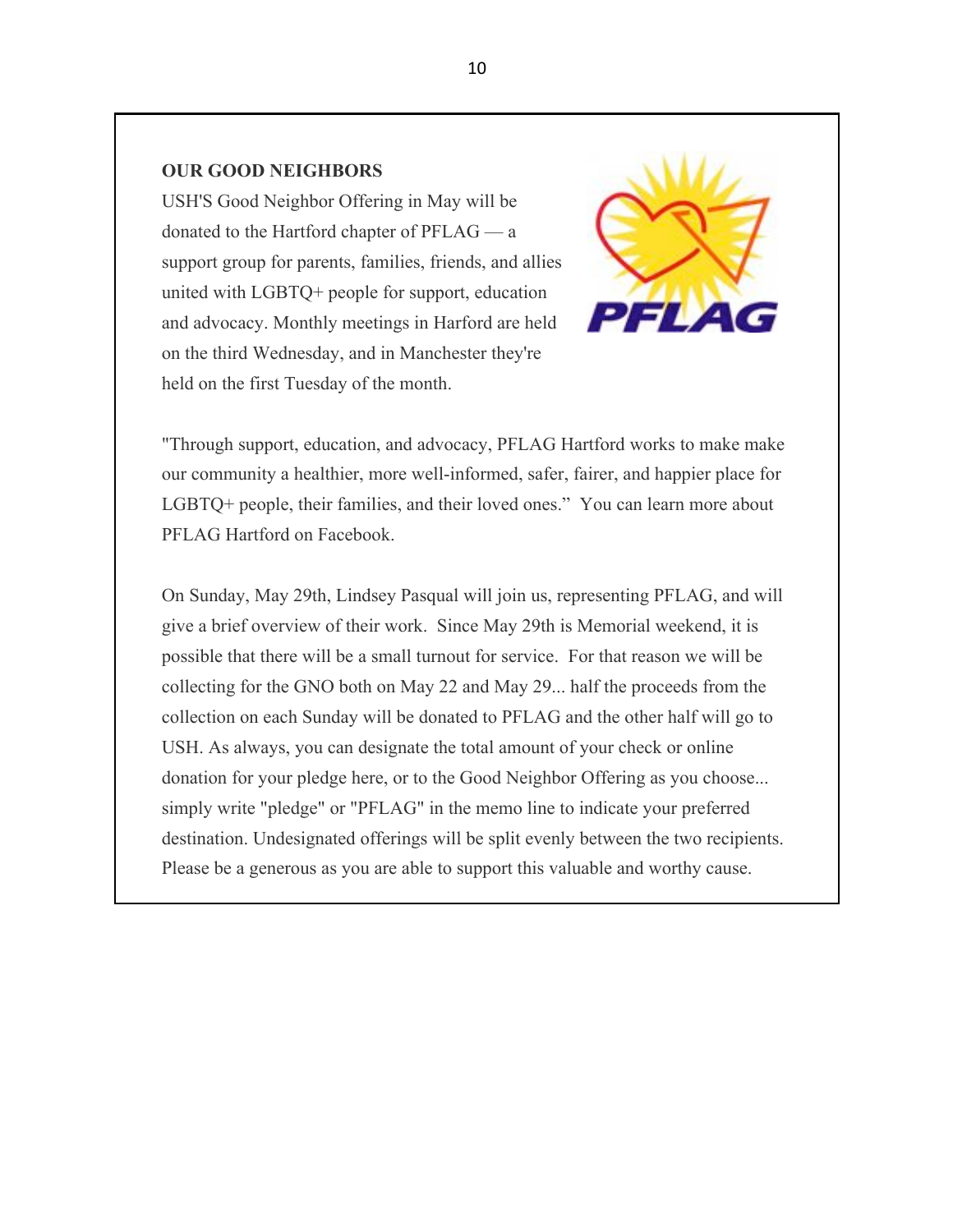

**GHIAA invites you to participate in a racial justice training on May 24 and 25, via Zoom. A daytime training will be offered from 9 a.m. to noon, and then the training will be repeated in the evening from 6 p.m. to 9 p.m.**

**The training explores a framework to help unmask and dismantle racism wherever it appears. The training is designed for both BIPOC and white individuals looking to explore the ways our multiple identities and experiences inform how we show up in multi-racial spaces with compassion and a commitment to anti-oppression.**

**Please register HERE. Any questions, please contact me.**

*Meeting House Presents*

**Thank you all for joining our Spring Series at USH. Please see the latest spring concert videos at the links below and be sure to stay tuned for our next engaging series of talented artists!**

**Irish Jigs ~ Sean Heely & Beth Patterson - YouTube**

**Oran eile don Phrionnsa - Sean Heely & Beth Patterson - YouTube**

\$20 general admission and \$14 for students with ID. Laura and Paul Cipriano Meeting House Presents, Unitarian Society of Hartford **http://www.ushartford.com/nourishing-spirit/music/meetinghousepresents/**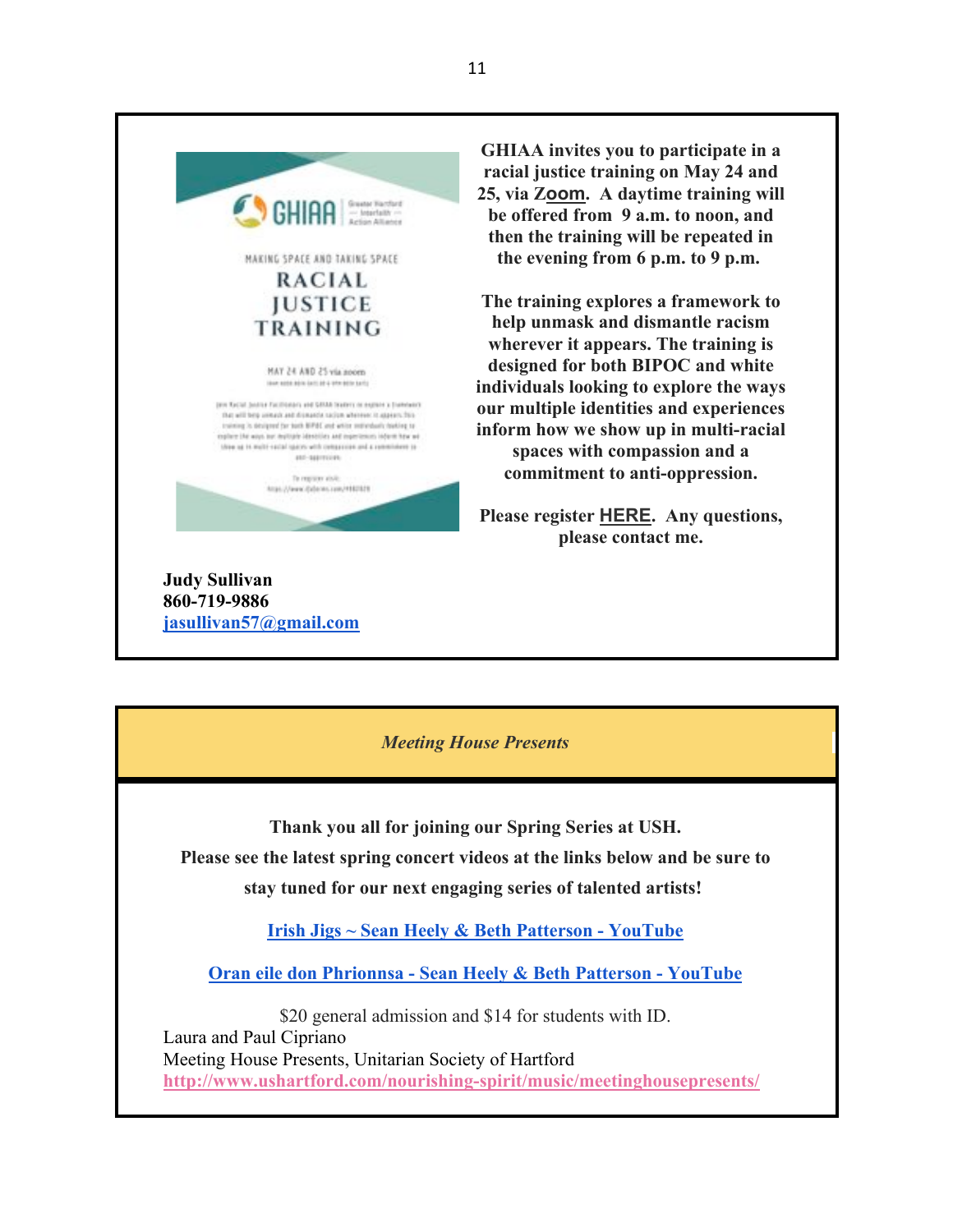#### *Programs & Events*

#### **Meetings, Events, Programs**

#### **HARTFORD GAY MEN'S CHORUS**

**presents Singing From the Heart of Hartford, Saturday June 4, 8 p.m. and Sunday, June 5, 3 p.m. AEtna Theater at the Wadsworth Atheneum. Tickets: \$45 and \$30. Purchase tickets online at: HGMC.ORG/EVENTS-TICKETS**

**The USH Book Club: Meets monthly, on the 2nd Thursday, 2:30 – 4:30 pm, via Zoom. All adults in the USH community are welcome. Please contact Ginny Allen at fiddlenurse1@gmail.com if you'd like more information or if you want to join. An email with Zoom link will be sent a day or two before the meeting.**

#### **Book Selections 2022**

June 9 – *The Hellfire Club* – Jake Tapper July 14 – *Hamnet* – Maggie O'Farrell August 11 – *The Vanishing Half* – Brit Bennett

**20's/30's Group: If you would like to join, please email Tara Cote at tcote11@gmail.com.**

#### **Disability Support Group:**

This group meets online the first Saturday of each month at 10:30 a.m. A zoom link is sent a few days prior to the meeting. In this group participants discuss the challenges of physical disability (chronic illness, chronic pain, impaired senses, impaired mobility) and emotional pain (loss, mental illness) and the stresses of caretaking a loved one. What is said in the group stays in the group. Email **Gloria Bent** for more information at **bentgloria@gmail.com or call at 860-904-7768.**

*Caring Network*

**From the USH Caring Network:** Please inform the Caring Network of needs, or volunteer your services. If you know of any member or friend experiencing some difficulty, please contact **Janice Newton** at **janicecnewton@gmail.com** or any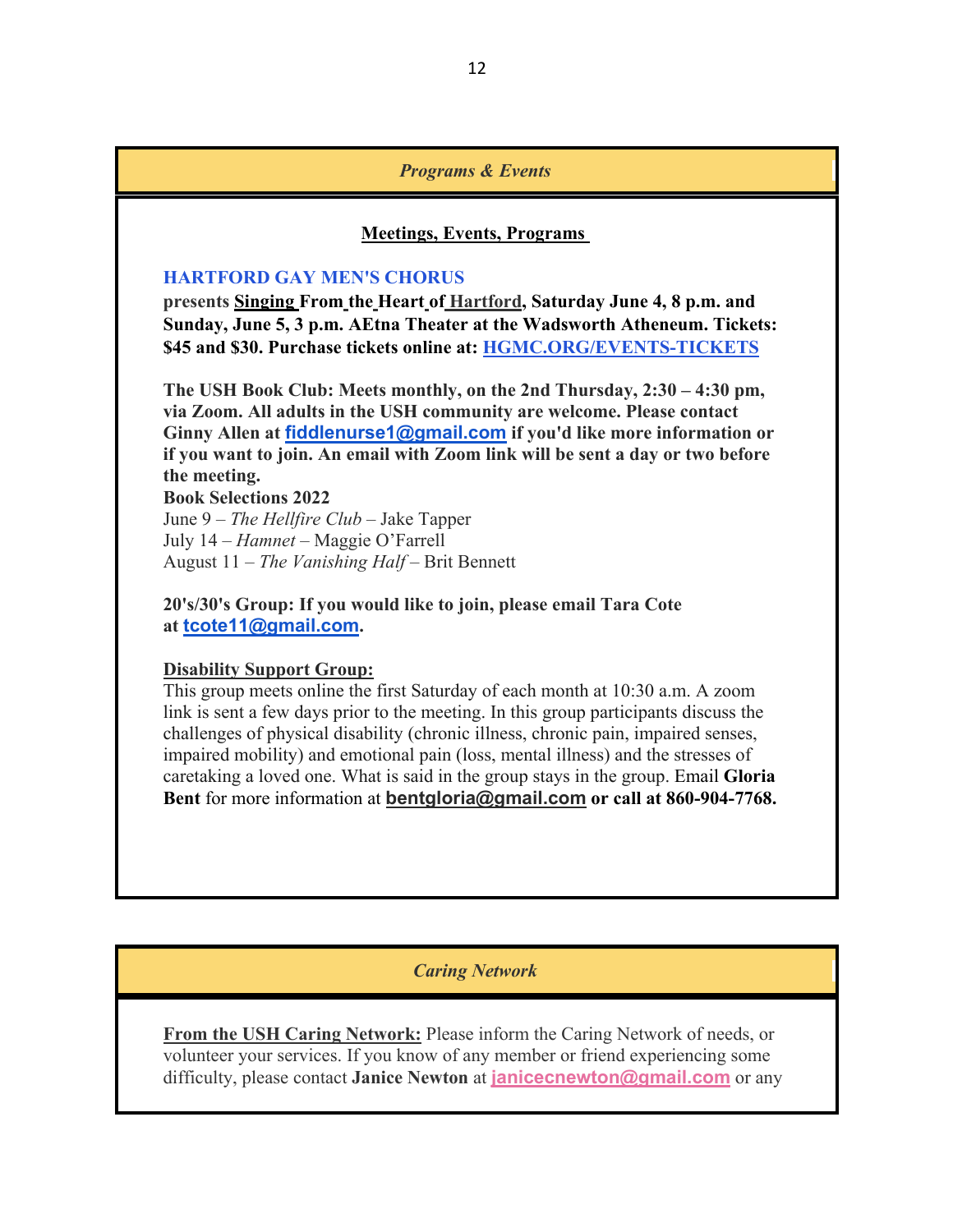member of the Caring Network so we can provide some assistance. A wide range of community services is also available to those in need by calling the Community Info Line at 211.

**Your 2021-2022 USH Board of Directors Rob Spector: President Eve Pech: President-Elect Bob Hewey: Treasurer Sarah Harmon McKenzie: Secretary Peter Meny: Spiritual Life Council Chair Jon Covault: Administration Council Chair Dana Donovan: Social Justice Council Chair Tina Davies: Community Within Council Chair Rev. Terry Cummings, Interim Minister (ex-officio)**

 **The next board meeting is Tuesday, June 14, 6:30 p.m. via ZOOM.**

The latest financial reports for **FY Nov-Dec 2021** have been posted, click **HERE** to view.

The Board Meeting minutes for **April 2022 h**ave been posted. To view the USH Directory, Reports, meeting minutes and other church business information online, click **HERE**. Contact Buffie Pinney at hartforduusociety@gmail.com for the username and password.

**Missed Last Week's Enews? Click Below:**

**http://www.ushartford.org/nourishing-spirit/newsletters/ See Articles and News for USH and the Surrounding Area you may have missed or find a link to the USH Facebook Page HERE.**

**Please consult our Online Calendar regularly for all upcoming events coordinated by the**

**Unitarian Society of Hartford: www.ushartford.org/events/**

**To submit a Calendar Request (also for an online USH Zoom Room gathering) click HERE.**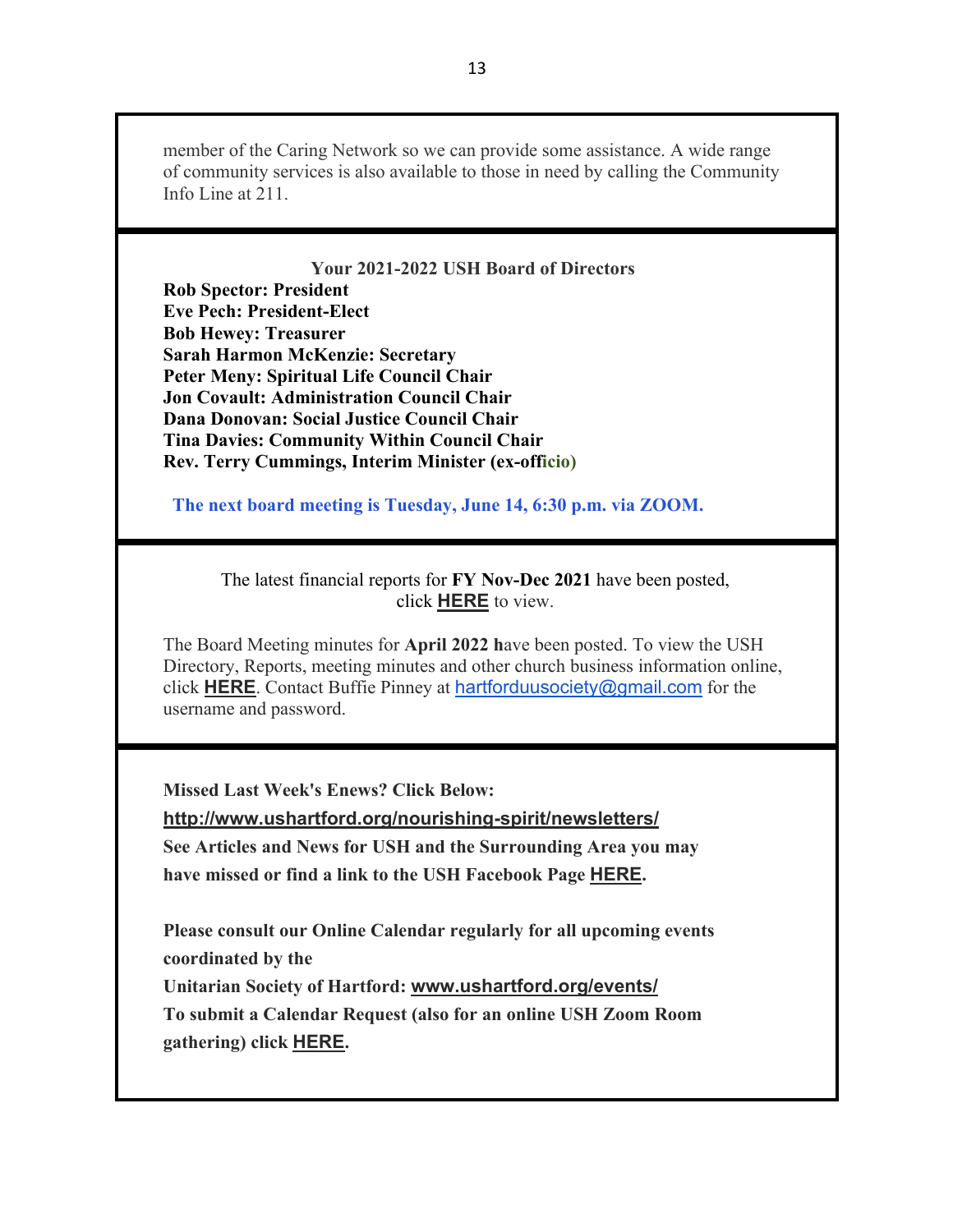**E-News Contributors please take note: The deadline for USH E-News submissions is** *Tuesday at 12 Noon***. Please include the dates that your submission should be included in the 'Subject' field. Announcements about upcoming events typically appear for two consecutive weeks maximum, unless other arrangements have been made with the editorial team.**

**USH Staff: http://www.ushartford.org/staff-members/**

Rev. Terry Cummings, Interim Minister **revterryush@gmail.com** | 860-233-9897 ext. 103

Sam Moffett, Director of Music Ministries **smoffettuu@gmail.com** | 860-233-9897 ext. 108

Annie Witzler, Interim Religious Education Coordinator **re4ush@gmail.com** | 860-233-9897 ext. 104

Bob Hewey, acting Bookkeeper - Office or Phone by Appointment **ushtreasurer50@gmail.com** 860-233-9897 ext. 102

Buffie Pinney, Office Administrator & Building Rentals **hartforduusociety@gmail.com** | 860-233-9897 ext. 100

# *News from Buffie's Desk*



Please contact our Office Administrator, **Buffie Pinney**, with any administrative questions or concerns. Buffie works Sunday through Thursday from  $9 \text{ am} - 2 \text{ pm}$ . Please email her at **hartforduusociety@gmail.com**. **Buffie is** *always* **happy to hear from you!**